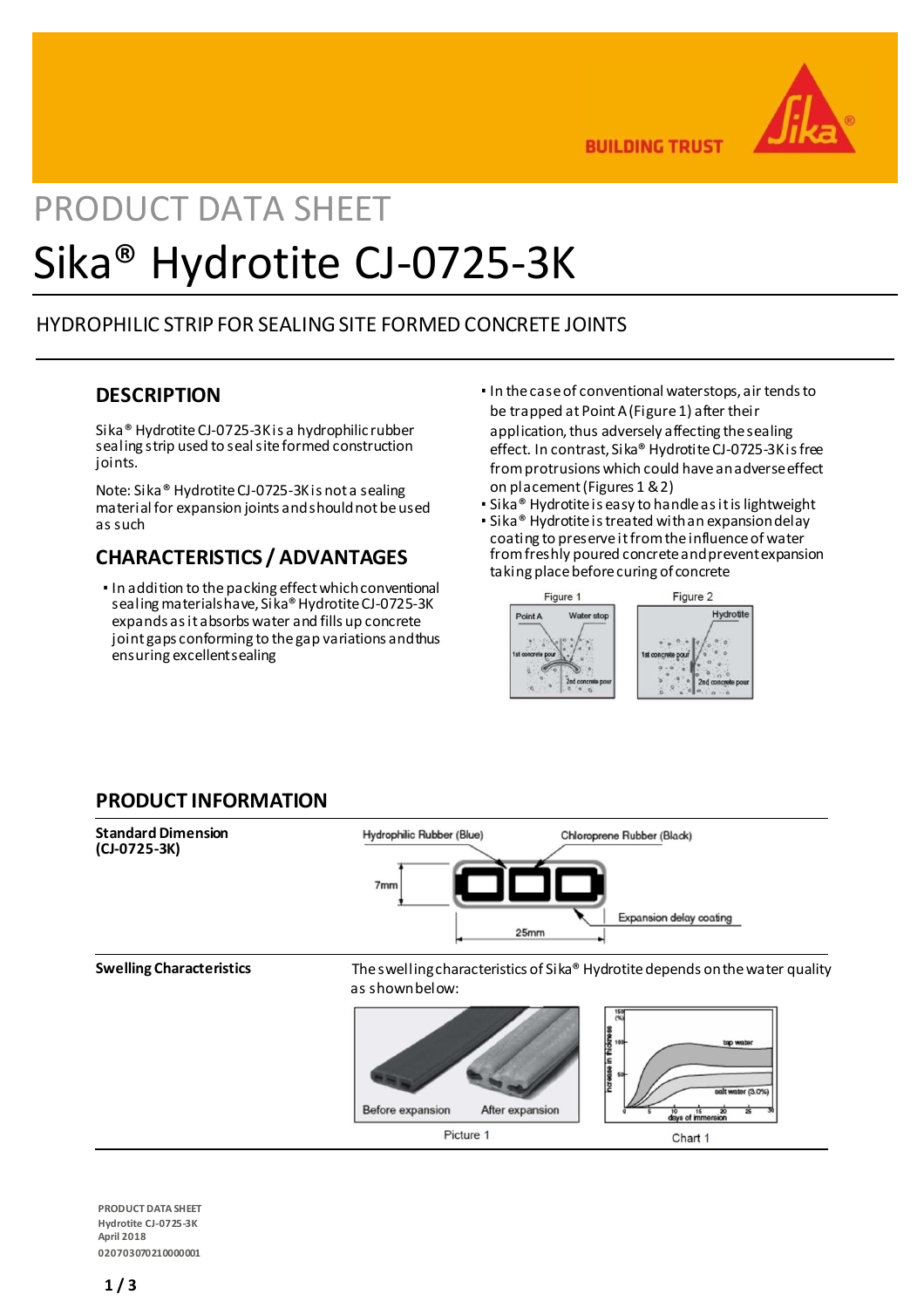**Packaging Packaging 1 Packaging 1 Packaging 1 Packaging 1 Packaging 1 Packaging 1 Packaging 1 Packaging 1 Packaging 1 Packaging 1 Packaging 1 Packaging 1 Packaging 1 P** 

**Shelf Life** Unlimited when stored in a cool, dry, well-ventilated location

**Storage** Keep away from water, heat, flame and sunlight.

# **TECHNICAL INFORMATION**

| <b>Physical Properties</b>                                                              | ltem                                                                                                                                                                                                                                                                                                                                                                                                                                                                                                                                                                                                                                                                                                                                                          | <b>Standard</b> | <b>Hydrophilic Rubber</b><br><b>Typical</b> |                                                            | <b>Chloroprene Rubber</b><br><b>Standard</b><br><b>Typical</b> |                                                              |  |
|-----------------------------------------------------------------------------------------|---------------------------------------------------------------------------------------------------------------------------------------------------------------------------------------------------------------------------------------------------------------------------------------------------------------------------------------------------------------------------------------------------------------------------------------------------------------------------------------------------------------------------------------------------------------------------------------------------------------------------------------------------------------------------------------------------------------------------------------------------------------|-----------------|---------------------------------------------|------------------------------------------------------------|----------------------------------------------------------------|--------------------------------------------------------------|--|
|                                                                                         | <b>Specific Gravity</b>                                                                                                                                                                                                                                                                                                                                                                                                                                                                                                                                                                                                                                                                                                                                       | $1.40 \pm 0.10$ | 1.35                                        |                                                            | $1.40 \pm 0.10$                                                | 1.35                                                         |  |
|                                                                                         | Hardness (JIS-A)                                                                                                                                                                                                                                                                                                                                                                                                                                                                                                                                                                                                                                                                                                                                              | $50 \pm 5$      | 52                                          | $50 \pm 5$                                                 |                                                                | 52                                                           |  |
|                                                                                         | Tensile Strength                                                                                                                                                                                                                                                                                                                                                                                                                                                                                                                                                                                                                                                                                                                                              | min.30          | 37                                          | min.30                                                     |                                                                | 37                                                           |  |
|                                                                                         | (Kgf/cm <sup>2</sup> )                                                                                                                                                                                                                                                                                                                                                                                                                                                                                                                                                                                                                                                                                                                                        |                 |                                             |                                                            |                                                                |                                                              |  |
|                                                                                         | Elongation (%)                                                                                                                                                                                                                                                                                                                                                                                                                                                                                                                                                                                                                                                                                                                                                | 760<br>min.600  |                                             | min. 600                                                   |                                                                | 760                                                          |  |
| <b>Durability</b><br>(Accelerated heat aging<br>Property)<br><b>Chemical Resistance</b> | In order to observe the material durability of<br>Chart 2<br>1000<br>Sika <sup>®</sup> Hydrotite, a heat aging test was carried<br>out at +50°C for 720 days. Sika® Hydrotite<br>500<br>kooption (%)<br>600<br>hardens and loses elongation to some extent,<br>400<br>due to the influence of heat and oxygen;<br>200<br>however, it still holds the retention value of<br>elongation by more than 70% (Chart 2).<br>100000<br>10000<br>100<br>1000<br>days<br>The influence of pH values of concrete, grouting material and groundwater<br>upon the expansion of Sika® Hydrotite were tested as follows:<br>The specimen was immersed in each solution for seven days and the<br>retention value of tensile strength and elongation were measured. Then, the |                 |                                             |                                                            |                                                                |                                                              |  |
|                                                                                         |                                                                                                                                                                                                                                                                                                                                                                                                                                                                                                                                                                                                                                                                                                                                                               |                 |                                             |                                                            |                                                                |                                                              |  |
|                                                                                         |                                                                                                                                                                                                                                                                                                                                                                                                                                                                                                                                                                                                                                                                                                                                                               |                 | <b>Immersion</b>                            | <b>Change of Physical</b><br><b>Properties after 7-day</b> |                                                                | <b>Retention of expansion</b><br>value after 7-day           |  |
|                                                                                         | <b>Type of Testing Solution</b>                                                                                                                                                                                                                                                                                                                                                                                                                                                                                                                                                                                                                                                                                                                               |                 | <b>Tensile</b><br><b>Strength</b>           | <b>Elongation</b>                                          |                                                                | immersion in tap water<br>following immersion in<br>solution |  |
|                                                                                         | pH 3 aqueous solution                                                                                                                                                                                                                                                                                                                                                                                                                                                                                                                                                                                                                                                                                                                                         |                 | $\circ$                                     | $\circ$                                                    |                                                                | $\circ$                                                      |  |
|                                                                                         | pH 5 aqueous solution                                                                                                                                                                                                                                                                                                                                                                                                                                                                                                                                                                                                                                                                                                                                         |                 | $\circ$                                     | $\circ$                                                    |                                                                | $\circ$                                                      |  |
|                                                                                         | pH 7 (tap water)                                                                                                                                                                                                                                                                                                                                                                                                                                                                                                                                                                                                                                                                                                                                              |                 |                                             |                                                            |                                                                | $\overline{\phantom{0}}$                                     |  |
|                                                                                         | pH 9 aqueous solution                                                                                                                                                                                                                                                                                                                                                                                                                                                                                                                                                                                                                                                                                                                                         |                 | $\circ$                                     | O                                                          |                                                                | $\circ$                                                      |  |
|                                                                                         | pH 11 aqueous solution                                                                                                                                                                                                                                                                                                                                                                                                                                                                                                                                                                                                                                                                                                                                        |                 | $\circ$                                     | $\circ$                                                    |                                                                | $\circ$                                                      |  |
|                                                                                         | <b>Ferrous aqueous solution</b>                                                                                                                                                                                                                                                                                                                                                                                                                                                                                                                                                                                                                                                                                                                               |                 | $\circ$                                     | $\circ$                                                    |                                                                | $\circ$                                                      |  |
|                                                                                         | <b>Bentonite aqueous</b><br>solution                                                                                                                                                                                                                                                                                                                                                                                                                                                                                                                                                                                                                                                                                                                          |                 | $\circ$                                     | $\circ$                                                    |                                                                | $\circ$                                                      |  |

Test Results: The retention value of both physical properties and expansion was compared with that of specimens tested in tap water. Sika® Hydrotite retains values of 90% or more in all solutions listed in the table above.

# **APPLICATION INFORMATION**

Compatibility Thelength of Hydrotite SST Profiles should be joined by butt jointing. For better results as there are holes at the section of Hydrotite SST Profiles, joints could be bonded with SikaSwell®-S2 to prevent water ingress.

**PRODUCT DATA SHEET** Hydrotite CJ-0725-3K April 2018 020703070210000001



**BUILDING TRUST**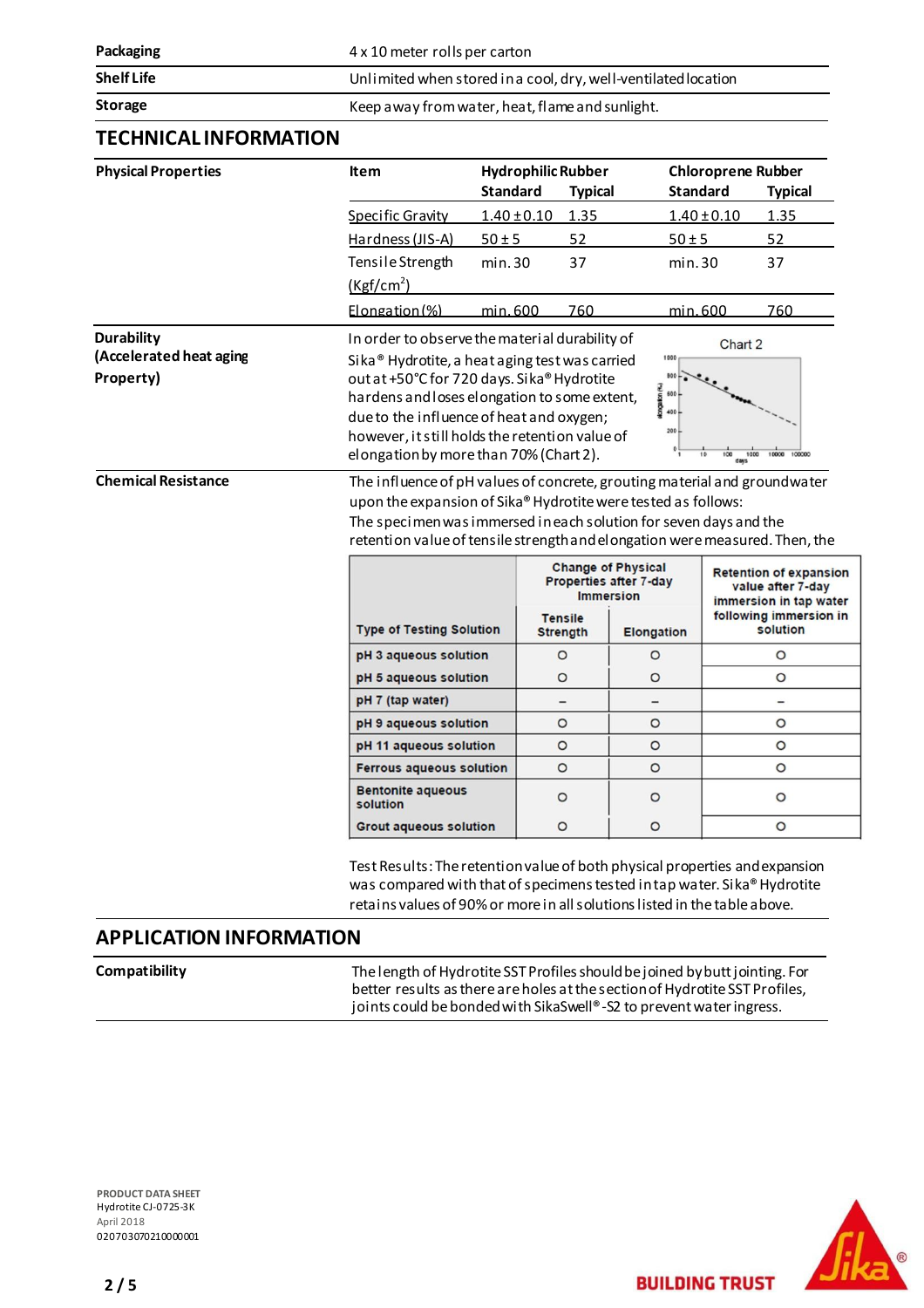### **Typical Areas of Application**



Position CJ-0725-3K centrally **for Tunnelling Work (e.g**. Towards either edge if preferred, **NATM)**  observing the minimumedge distance



**Pipes Passing Through Concrete Slab Joints** Position CJ-0725-3K Position CJ-0725-3K centrally around pipes and other or towards either edge if fittings passing through preferred concrete





**WallJoints Joints in Concrete Lining**



**Precast Concrete Joints** (Box Culvert & Precast Concrete Panels) Profile thicker than the design gap dimension should be selected from the profile list for best results. Adhere CJ-Typeto the groove with neoprene adhesive continuously. Precast concrete panels should be connected with bolts.

# **APPLICATION INSTRUCTIONS**

### **SUBSTRATE QUALITY**

For best results, Sika® Hydrotite CJ-0725-3K should be applied to even surfaces to ensure good bonding. It is recommended that a minimum of 100 mm concrete cover be allowed on both sides of the Sika® Hydrotite CJ-0725-3K position (Figure 3). Any variation in this allowance shall depend on the concrete strength and reinforcement used. In such instances, it is possible to reduce this cover to 50 mm.





Sika® Hydrotite CJ-0725-3K can be applied on to plain surfaces of the concrete directly or in a formed groove (Figure 4).

### **Surface Conditions of 1st concrete** *In-Situ-Concrete*

Sika<sup>®</sup> Hydrotite CJ-0725-3K can be applied on to plain surfaces of the 1st concrete layer without any grooves but care must be taken to ensure that the strip is positioned in the centre of the concrete thickness with adhesive and concrete nails.



When the surface of the 1st concrete is uneven, it should be made completely flat using a piece of timber before the concrete cures or levelled with adhesive such as SikaSwell®-S2 (Figure 10).

### *Precast Concrete*

Remove all surface laitance, mud or grease with a wirebrush before bonding the Sika® Hydrotite CJ-0725- 3K with SikaSwell®-S2(refer to section on Bonding). Generally, concrete nails on their own should not be used for the purpose of fastening Sika® Hydrotite CJ-0725-3Kin place.

**BUILDING TRUST** 



**PRODUCT DATA SHEET** Hydrotite CJ-0725-3K April 2018 020703070210000001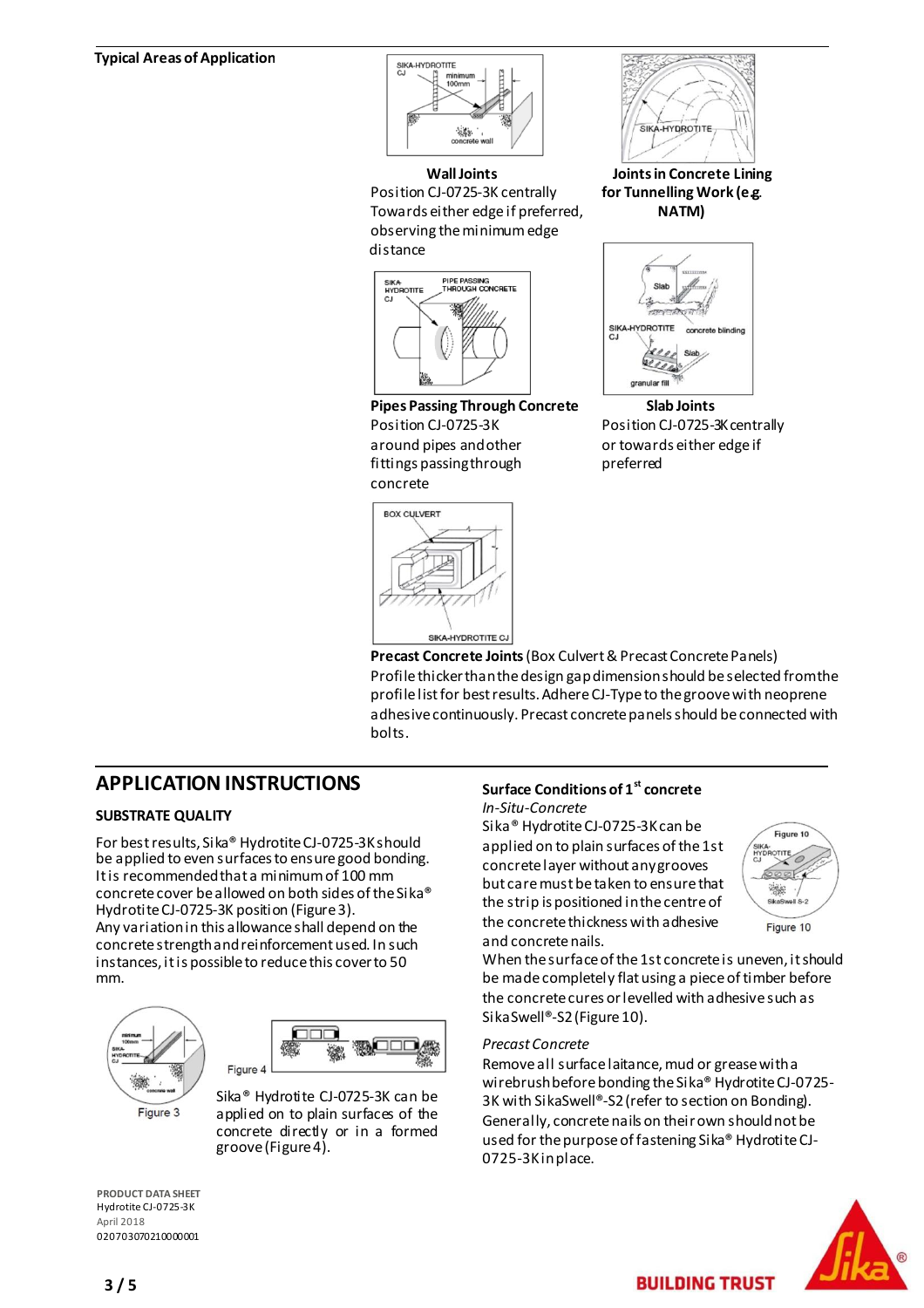### **APPLICATION METHOD / TOOLS**

### **Joints**

The length of Sika® Hydrotite CJ-0725-3Kshould be joined by butt jointing (Figure 7). As there are few holes at the section of Sika® Hydrotite CJ-0725-3K, joints must be carefully bonded with SikaSwell®-S2 to prevent water ingress (Figure 8).



### **Bonding**

Remove dust, oil, etc. from the surface where Sika® Hydrotite CJ-0725-3K is to be applied. An adhesive should be uniformly applied to the surface of the  $1<sup>st</sup>$ concrete layer.

*Smooth and dry concrete surfaces (Figure 9)* Use SikaSwell®-S2

- If necessary, clean and/or dry surface
- Apply a thin even film of adhesive to both surfaces of the first concrete and the Sika® Hydrotite CJ-0725-3K strip



- Allow an open time before bonding
- Align Sika® Hydrotite CJ-0725-3Kstrip and press down firmly to ensure overall contact

### *Rough and damp concrete surfaces (Table 2)*

▪ It is advisable to use a two-component moisture tolerant epoxy adhesive, e.g. Sikadur®-31

|                         | <b>Surface Condition</b> |     |  |
|-------------------------|--------------------------|-----|--|
| <b>Type of Adhesive</b> | Wet                      | Drv |  |
| Silicone                | O                        | n   |  |
| Epoxy                   | n                        | n   |  |
| Rubber                  |                          |     |  |

Table 2: Adhesive to be used

▪ After mixing the main component and the hardener of the epoxy

adhesive correctly, apply it on to the rough surface to obtain a smooth surface finish

▪ Concrete nails may be used to fix Sika® HydrotiteCJ-0725-3Kwhile the epoxy cures

### *Rough and dry concrete surfaces*

- Use SikaSwell®-S2, a one-component typewater-swelling sealant to bond the Sika® Hydrotite CJ-0725-3Kstrips
- Cut the nozzle of Sika Swell®-S2 diagonally and then apply it to the surface of the concrete
- Concrete nails may be used to hold Sika® HydrotiteCJ-0725-3Kwhile SikaSwell®-S2cures

# **LIMITATIONS**

- In order to avoid concrete cracking which may be caused by the expansion pressure of Sika<sup>®</sup> Hydrotite CJ-0725-3K, a minimum of 100 mm concrete cover measured from the bonded position of Sika® Hydrotite to each side and theuse of steel reinforcement is recommended.
- When storing, please keep Sika® Hydrotite CJ-0725-3K in a cool, dry place and do not expose it to water or sunlight
- Use Sika® Hydrotite CJ-0725-3Konly for site formed concrete joints in underground structures where constant damp and/or wet conditions are expected
- Before applying to the joints, do not expose Sika® Hydrotite CJ-0725-3Kto any water, rain, etc. After application, adequate measures should be taken to prevent its exposure to rain water, groundwater, etc. before the joint is covered with fresh concrete

# **BASIS OF PRODUCT DATA**

All technical data stated in this Product Data Sheet are based on laboratory tests. Actual measured data may vary due to circumstances beyond our control.

# **LOCAL RESTRICTIONS**

Please note that as a result of specific local regula-tions the declared data and recommended uses for this product may vary from country to country. Please consult the local Product Data Sheet for the exact product data and uses.

# **ECOLOGY, HEALTH AND SAFETY**

For information and advice on the safe handling, stor- age and disposal of chemical products, users shall refer to the most recent Safety Data Sheet (SDS) containing physical, ecological, toxicological and other safety-related data.

**BUILDING TRUST** 



**PRODUCT DATA SHEET** Hydrotite CJ-0725-3K April 2018 020703070210000001